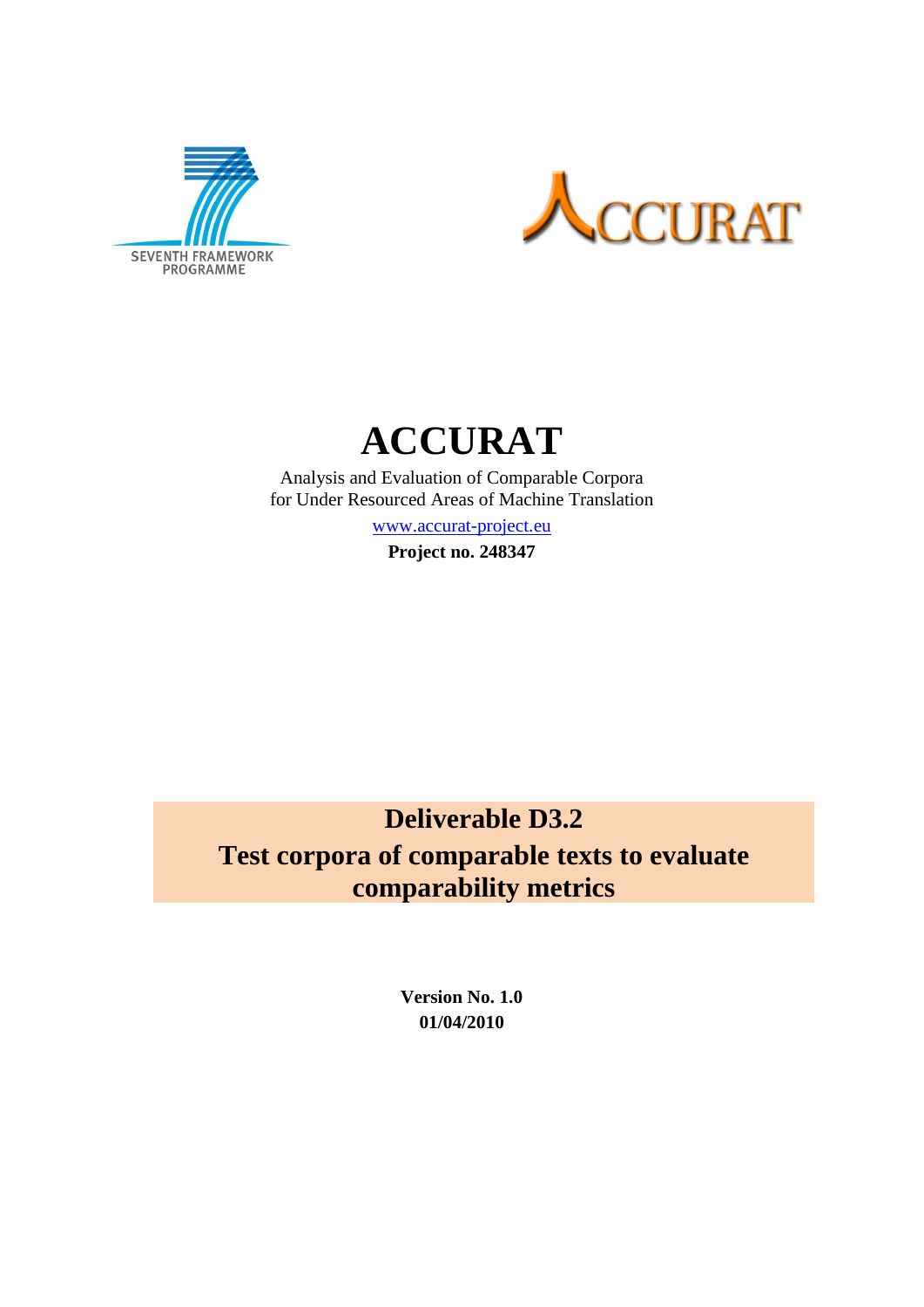



#### **Document Information**

| Deliverable number:                       | D <sub>3.2</sub>                                                                                                     |
|-------------------------------------------|----------------------------------------------------------------------------------------------------------------------|
| Deliverable title:                        | Test corpora of comparable texts to evaluate comparability<br>metrics                                                |
| Due date of deliverable:                  | 31/03/2010                                                                                                           |
| Actual submission date<br>of deliverable: | 01/04/2010                                                                                                           |
| Main Author(s):                           | Voula Giouli, Radu Ion, Gasper Koren, Madara Mierina, Serge<br>Sharoff, Inguna Skadiņa, Marco Tadic, Gregor Thurmair |
| Participants:                             | Tilde, ILSP, FFZG, RACAI, Zemanta, LT                                                                                |
| Internal reviewer:                        | <b>USFD</b>                                                                                                          |
| Workpackage:                              | WP <sub>3</sub>                                                                                                      |
| Workpackage title:                        | Methods and techniques for building a comparable corpus from<br>the Web                                              |
| Workpackage leader:                       | <b>USFD</b>                                                                                                          |
| <b>Dissemination Level:</b>               | PU                                                                                                                   |
| Version:                                  | V1.1                                                                                                                 |
| Keywords:                                 | Test corpora, comparability metrics                                                                                  |

#### **History of Versions**

| <b>Version</b>   | Date       | <b>Status</b> | Name of the<br><b>Author</b><br>(Partner) | <b>Contributions</b> | Description/<br><b>Approval Level</b> |
|------------------|------------|---------------|-------------------------------------------|----------------------|---------------------------------------|
| 0.1              | 09/03/2010 | Draft         | Tilde                                     | Draft                | First internal draft                  |
| $\overline{0.2}$ | 29/03/2010 | Draft         | All partners                              | Final draft          | For internal review                   |
| $\overline{0.3}$ | 29/03/2010 | Draft         | Tilde                                     | Revised final draft  | Revised at Tilde                      |
| 0.4.             | 30/03/2010 | Draft         | <b>USFD</b>                               | Revised final draft  | Revised at USFD                       |
| $\overline{1.0}$ | 01/04/2010 | V1.0          | Tilde                                     | Revised draft        | Public deliverable                    |

#### **EXECUTIVE SUMMARY**

The document provides an overview of test corpora of comparable texts collected by the Accurat project partners Tilde, ILSP, FFZG, RACAI, Linguatech and Zemanta. The corpora have been collected according to the same principles as the Initial comparable corpora, described in detail in D3.1. The size of the test corpora is about 25 000 running words for each Accurat language. The collected test corpora are stored at the Accurat repository and are freely available after contacting the Accurat consortium [project@tilde.lv](mailto:project@tilde.lv)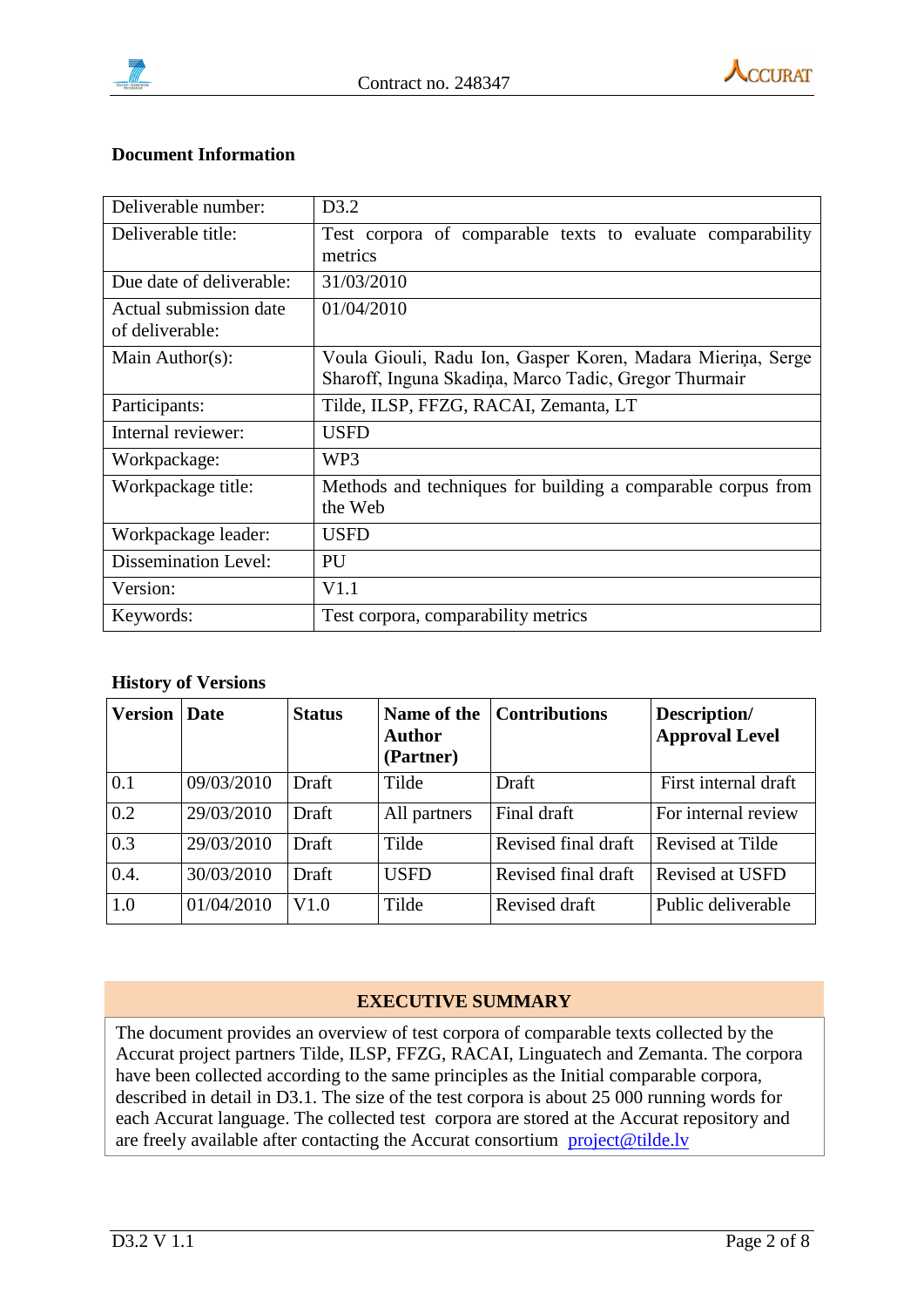



### **Table of Contents**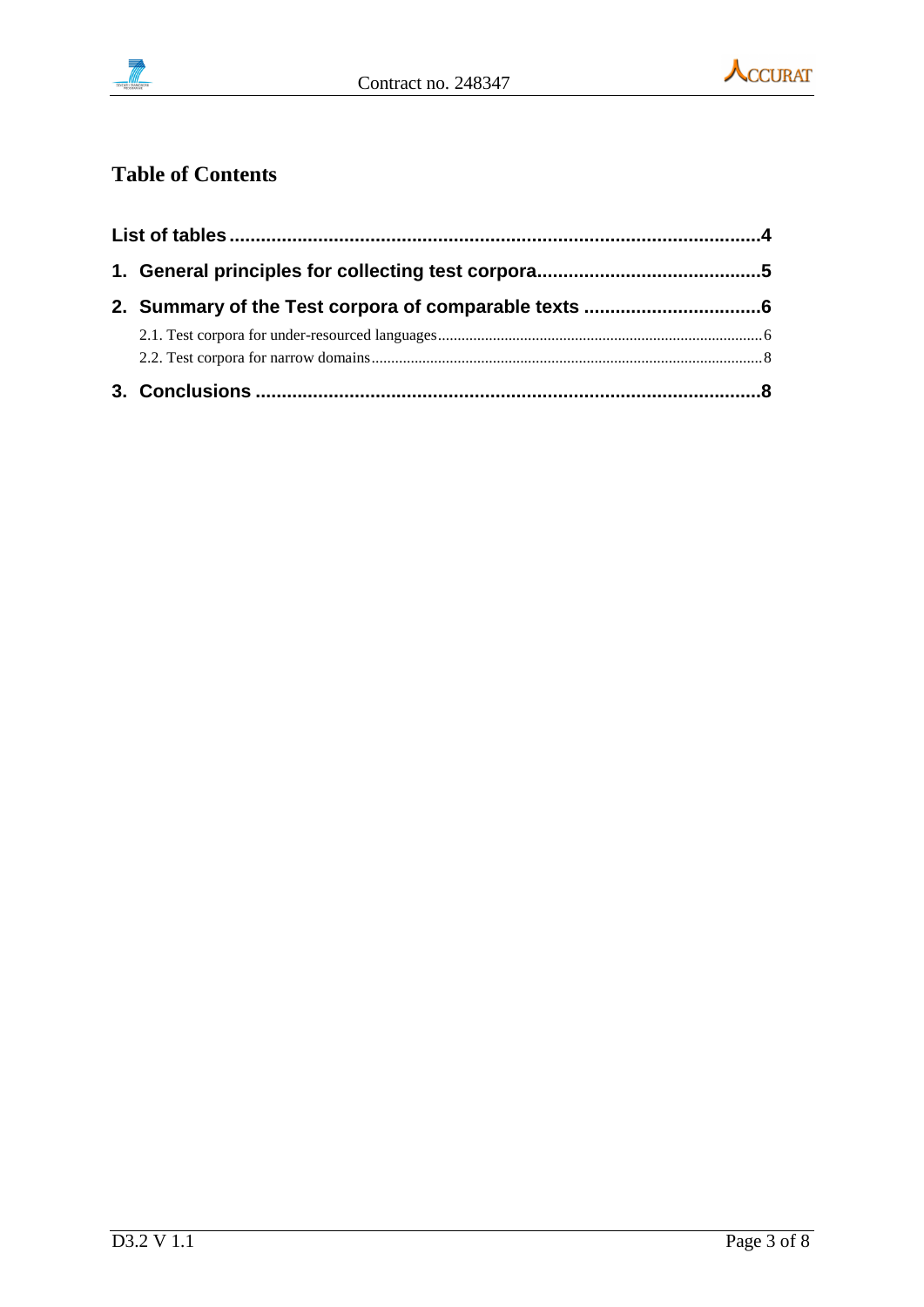



## <span id="page-3-0"></span>**List of tables**

| Table 1. Domain, genre and coverage of initial comparable corpora and test corpora 5 |  |
|--------------------------------------------------------------------------------------|--|
|                                                                                      |  |
|                                                                                      |  |
|                                                                                      |  |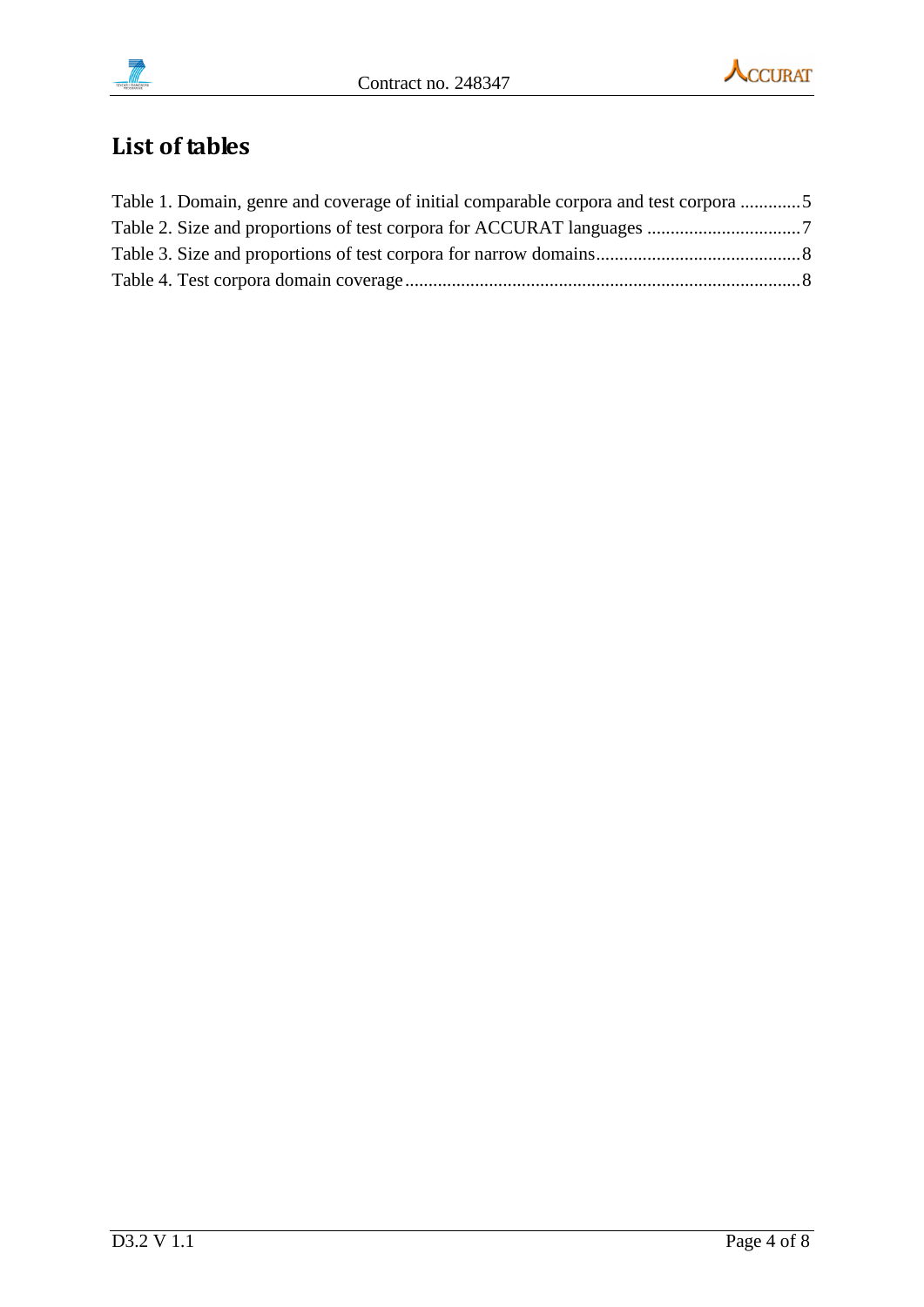



### <span id="page-4-0"></span>**1. General principles for collecting test corpora**

The main goal of creating test corpora is to provide a collection of comparable texts for the evaluation of the first version of the comparability metrics. Since the initial comparable corpora, described in *D3.1 Initial comparable corpora* are the main resource to create the initial version of the comparability metrics, the test corpora have been collected using the same principles and proportions as the Initial comparable corpora (see Table 1), however texts of test corpora are distinct from initial comparable corpora.

| <b>Domain</b>             | Genre            | % of corpus |
|---------------------------|------------------|-------------|
| <b>International news</b> | <b>Newswires</b> | 20%         |
| <b>Sports</b>             | Newswires        | 10%         |
| <b>Admin</b>              | Legal            | 10%         |
| <b>Travel</b>             | Advice           | 10%         |
| <b>Software</b>           | Wikipedia        | 15%         |
| <b>Software</b>           | User manuals     | 15%         |
| <b>Medicine</b>           | For doctors      | 10%         |
| <b>Medicine</b>           | For patients     | 10%         |

<span id="page-4-1"></span>**Table 1. Domain, genre and coverage of initial comparable corpora and test corpora**

The size of the test corpora for major language pairs was set to 25 000 running words (2.5% of the initial comparable corpora). The size requirement for minor language pairs, e.g. Romanian-Greek and Romanian-German, is smaller.

For the German-English language pair narrow domain texts of Accurat specified domains, i.e. software, medicine and automotive, were collected. The narrow domain texts were collected automatically thus the size of corpora exceeds 25 000 running words.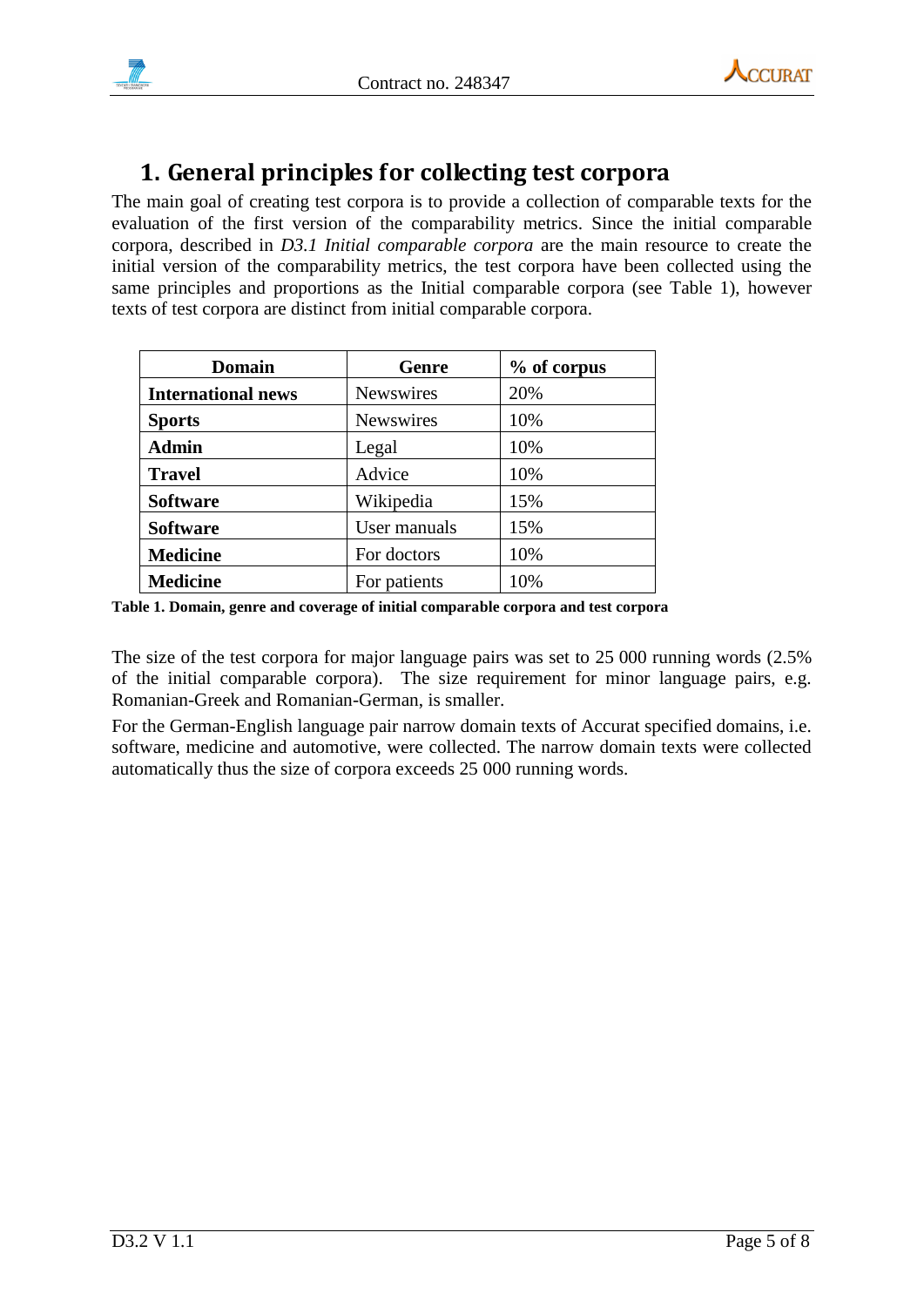### **2. Summary of the Test corpora of comparable texts**

### *2.1. Test corpora for under-resourced languages*

The test corpora were collected across the Accurat designated under resourced languages: Croatian, Estonian, German, Greek, Latvian, Lithuanian, Romanian, Slovenian and English. The Corpora were also collected for two minor language pairs: Greek-Romanian and Romanian-German. The size and proportions of the test corpora are summarized in Table 2. Each column summarizes the amount of text collected for a particular language pair (in running words for the first language of the pair in the column heading).

<span id="page-5-1"></span><span id="page-5-0"></span>

| <b>Domain</b>        | Genre            | Comparability          | ET-EN   | LV-EN | <b>LT-EN</b> | <b>EL-EN</b>     | <b>RO-EL</b> | <b>HR-EN</b> | <b>RO-EN</b> | <b>RO-DE</b> | <b>SL-EN</b> |
|----------------------|------------------|------------------------|---------|-------|--------------|------------------|--------------|--------------|--------------|--------------|--------------|
| <b>International</b> | Newswires        | Parallel               | 977     | 643   | 511          | 587              | 621          |              | 5000         |              |              |
| news                 |                  | strongly<br>comparable | 2628    | 2215  | 909          | 2529             |              | 5071         |              |              |              |
|                      |                  | weakly<br>comparable   | 3 0 23  | 2568  | 892          | 3503             |              |              |              |              | 1251         |
| <b>Sports</b>        | <b>Newswires</b> | Parallel               | 318     |       |              | 502              | 494          |              |              |              |              |
|                      |                  | strongly<br>comparable | 1 400   |       |              | $\boldsymbol{0}$ |              |              | 2500         | 10000        |              |
|                      |                  | weakly<br>comparable   | 1833    | 2976  | 2532         | $\overline{0}$   |              | 3009         |              |              | 2200         |
| <b>Admin</b>         | Legal            | Parallel               | 280     | 686   | 555          | 2978             | 2312         | 2223         | 5000         |              | 9758         |
|                      |                  | strongly<br>comparable | 1 1 5 4 | 1118  | 1 3 0 8      | 3332             |              |              |              |              |              |
|                      |                  | weakly<br>comparable   | 1 5 2 0 | 1303  | 1527         | 12329            |              |              |              |              |              |
| <b>Travel</b>        | Advice           | Parallel               | 307     | 1025  |              | $\overline{0}$   |              | 4769         |              |              | 2602         |
|                      |                  | strongly<br>comparable | 1 2 1 3 | 986   |              | $\boldsymbol{0}$ |              |              |              |              |              |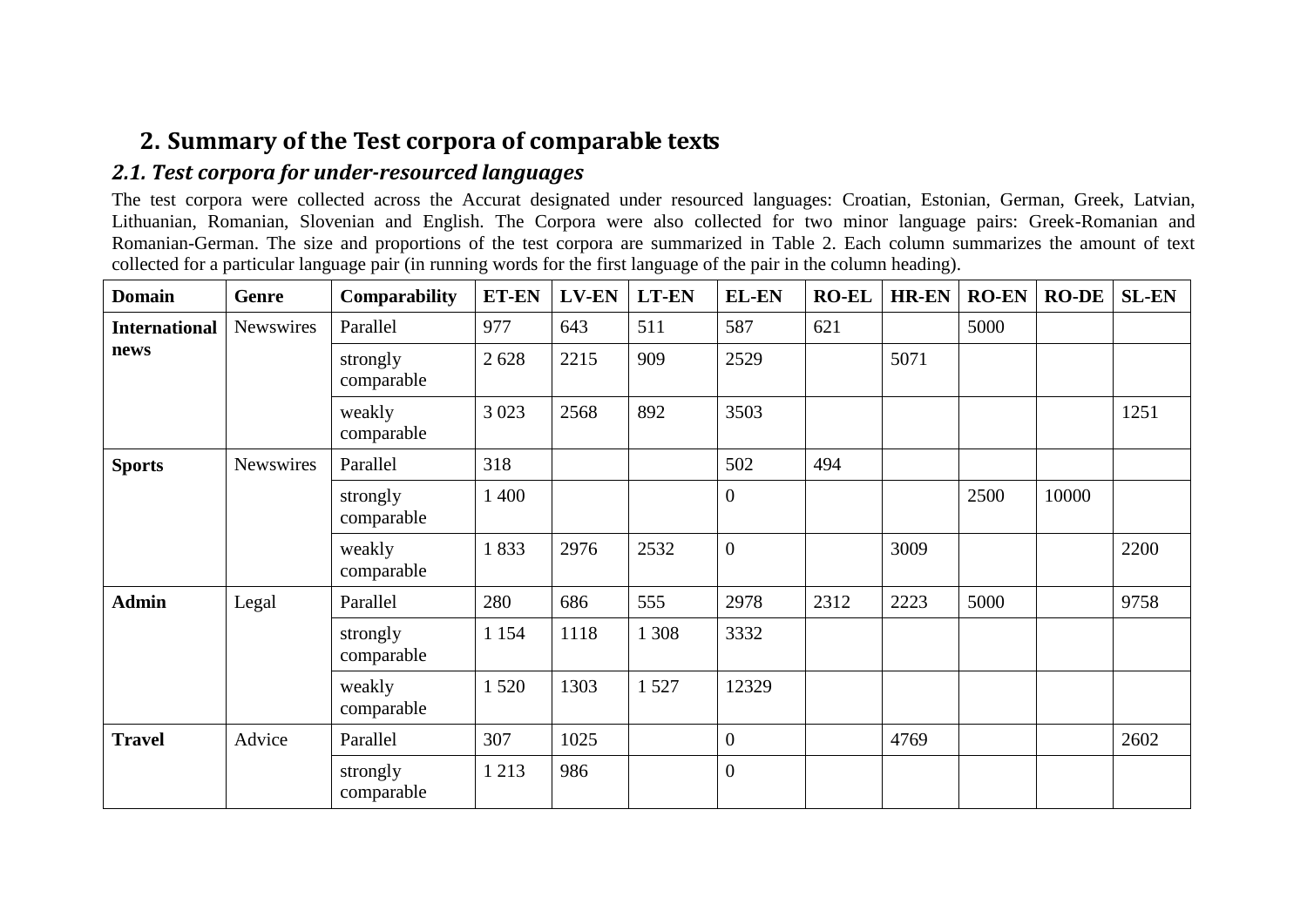



|                 |              | weakly<br>comparable   | 1533    | 1226  | 2 6 9 0 | $\overline{0}$   |      |       |       |       |       |
|-----------------|--------------|------------------------|---------|-------|---------|------------------|------|-------|-------|-------|-------|
| <b>Software</b> | Wikipedia    | Parallel               |         |       |         | $\mathbf{0}$     |      |       |       |       |       |
|                 |              | strongly<br>comparable | 3 0 0 4 | 1000  | 619     | $\overline{0}$   |      |       | 2500  | 2500  | 1266  |
|                 |              | weakly<br>comparable   |         |       |         | $\overline{0}$   |      | 3523  |       |       |       |
| <b>Software</b> | User         | Parallel               | 698     | 1448  |         | $\boldsymbol{0}$ |      |       | 5000  |       |       |
|                 | manuals      | strongly<br>comparable | 1881    | 1900  | 3869    | $\overline{0}$   |      |       |       |       | 3757  |
|                 |              | weakly<br>comparable   | 2782    | 2216  | 1503    | $\mathbf{0}$     |      | 4687  |       |       |       |
| <b>Medicine</b> | For doctors  | Parallel               | 315     | 350   | 7852    | 565              |      |       |       |       | 2757  |
|                 |              | strongly<br>comparable | 1 3 3 6 | 1149  | 1 2 8 8 | 1102             |      |       |       |       |       |
|                 |              | weakly<br>comparable   | 1565    | 1298  | 1545    | $\overline{0}$   |      | 5615  |       |       |       |
| <b>Medicine</b> | For patients | Parallel               | 582     | 563   | 21 973  | 584              |      |       |       |       |       |
|                 |              | strongly<br>comparable | 1 2 7 9 | 1085  |         | 1019             |      |       | 5000  | 10000 |       |
|                 |              | weakly<br>comparable   | 2 0 6 1 | 1312  |         | 1501             |      | 2622  |       |       | 2867  |
|                 |              | <b>Total</b>           | 31689   | 27067 | 49573   | 30531            | 3427 | 31519 | 25000 | 22500 | 26458 |

<span id="page-6-0"></span>**Table 2. Size and proportions of test corpora for ACCURAT languages**